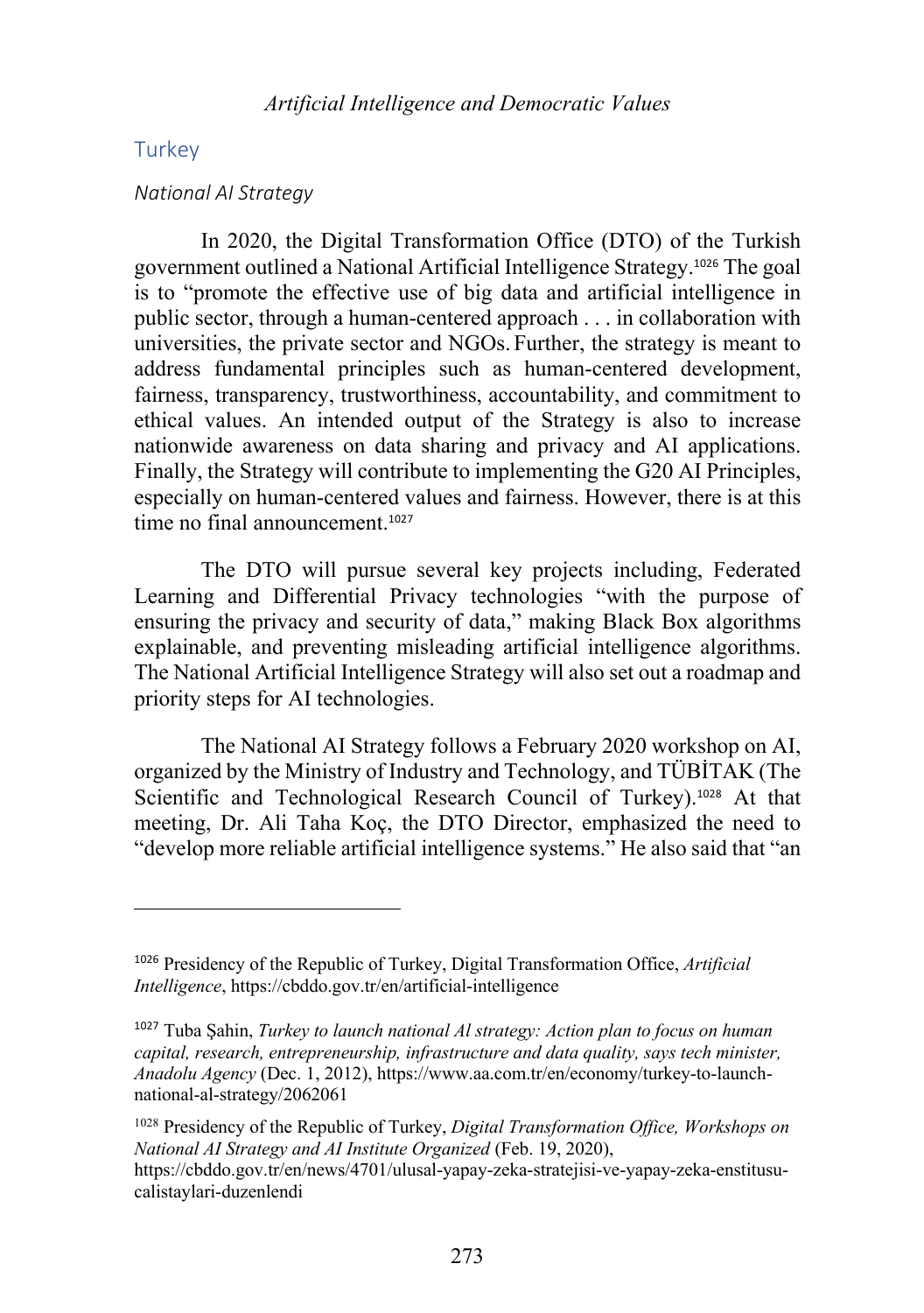## *The AI Social Contract Index 2020*

artificial intelligence ecosystem that is not based on ethical principles will not be successful or sustainable." He listed several principles that should govern the use of artificial intelligence to alleviate privacy concerns, including focused on people, fairness, aiming to make a positive contribution to social welfare, transparent, reliable, accountable, able to derive value from data, in line with national and ethical values.

In October 2020, at the Turkish-Hungarian Artificial Intelligence and High-Technology Conference, the Minister of Industry and Technology Mustafa Varank said that the National AI Strategy makes "special emphasis on the most important aspects of AI policies such as talent development, scientific research, ethics and inclusion and digital infrastructure."<sup>1029</sup> In December 2020, Mr. Varank noted at the TRT World Forum 2020 that the six priorities in the Strategy include "human capital, research, entrepreneurship, infrastructure and data quality." To date, however, no official Strategy has been published.

Turkey is currently preparing an AI Technology Roadmap to identify scientific themes, sub-technology areas and sectoral applications on which Turkey will focus its research, technological development and innovation for the next 5-10 years. This multistakeholder effort particularly supports implementation of the G20 AI Principles on inclusive growth, robustness and accountability.

## *Public Participation*

In January 2020, to develop the AI Technology Roadmap, Turkey established a stakeholder Working Group, comprised of academia, private sector and major umbrella NGOs.<sup>1030</sup> The Working Group operates under the Science, Technology and Innovation Policy Council of the Turkish Presidency, via the technical contribution of TUBITAK. The Working Group will identify frontier scientific themes and priority sectoral applications of AI technologies. The working group will help ensure effective intergovernmental coordination. The exercise aims to benefit the

<sup>1029</sup> Daily News, *Turkey to reveal artificial intelligence strategy* (Oct. 16, 2020), https://www.hurriyetdailynews.com/turkey-to-reveal-artificial-intelligence-strategy-159189

<sup>1030</sup> OECD G20 Digital Economy Task Force, *Examples of AI National Policies* (2020), https://www.mcit.gov.sa/sites/default/files/examples-of-ai-national-policies.pdf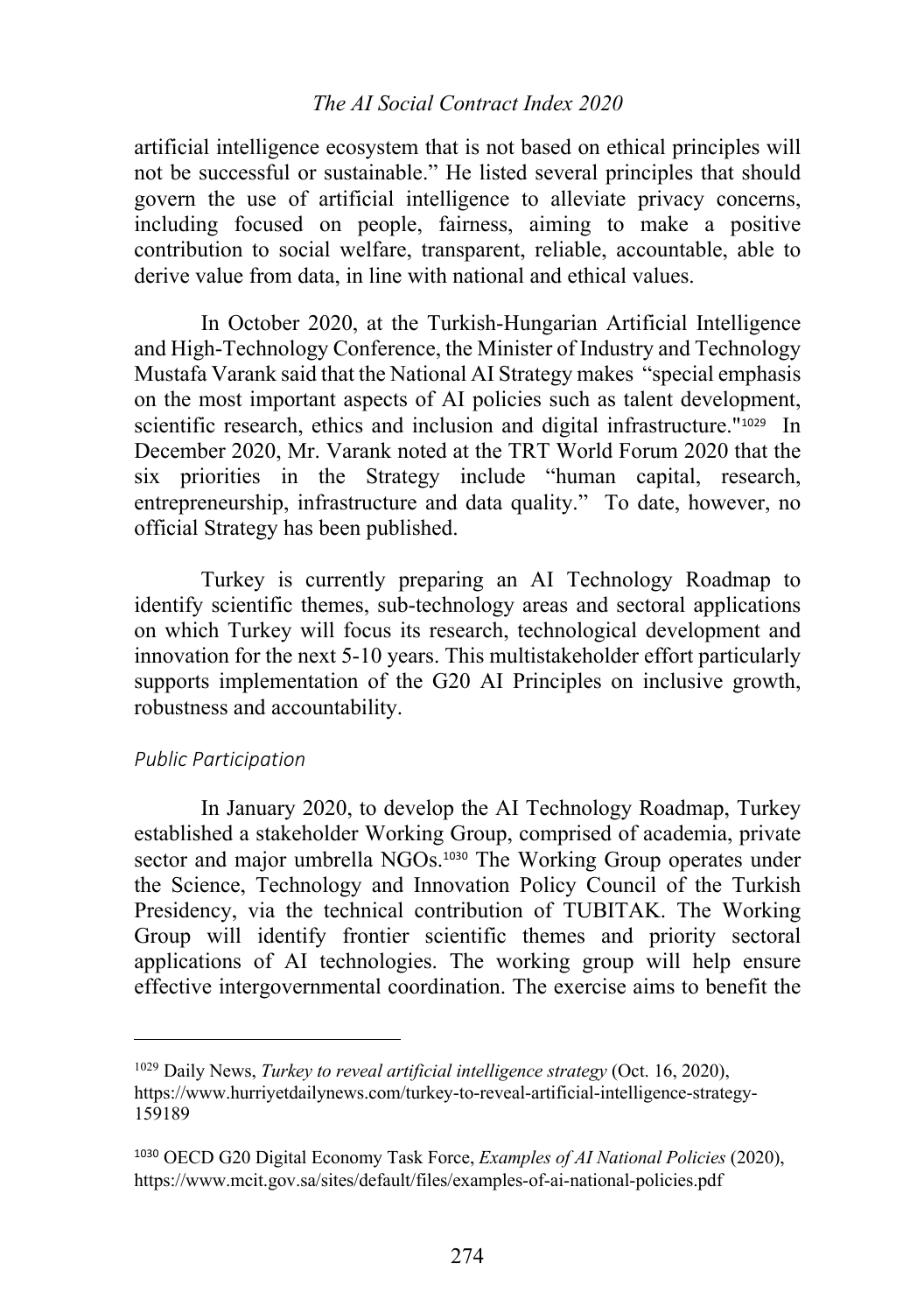## *Artificial Intelligence and Democratic Values*

broad AI community in Turkey, and will be implemented through direct financial support, incentives and infrastructure.

The Assembly of Turkish Scientists Abroad brings together the members of the Turkish science diaspora and the researchers working in Turkey. During the 2019 Assembly in Istanbul, current global trends and international collaboration models in artificial intelligence were discussed among Turkish scientists.

In 2019, Turkey hosted the proceedings of the 2019 3<sup>rd</sup> International Conference on Advances in Artificial Intelligence<sup>1031</sup> and have since contributed to multiple AI related conferences.

Turkey's Industry and Technology Strategy 2023 includes sectoral and R&D competency mapping on AI technology and AI and machine learning, with a view to strengthening Turkey's capacity of scientific research and product development.

In 2019 Turkey's Ministry of Industry and Technology published the 2023 Industry and Technology Strategy, taking a holistic approach to the fields of industry and technology, and aiming to ensure wide participation and to mobilize society.<sup>1032</sup> The Strategy consists of five main pillars: High Technology and Innovation, Digital Transformation and Industry Move, Entrepreneurship, Human Capital, and "Infrastructure.

Specific to AI, the Strategy will see preparation of an R&D competency map to analyze the present state of in AI technology (in particular AI and machine learning) in Turkey, notably the capacity of scientific research and product development. In 2020 a sectoral road map will be developed in cooperation with the sectoral actors, consisting of product-oriented targets in areas such as software, aviation and space. In addition, studies are ongoing for the establishment of an AI Research Institute that would act as a bridge between the public and private sectors

<sup>1031</sup> ACM, *ICAAI 2019: Proceedings of the 2019 3rd International Conference on Advances in Artificial Intelligence* (2019), https://dl.acm.org/doi/proceedings/10.1145/3369114

<sup>1032</sup> Turkey's Ministry of Industry and Technology, *2023 Sanayi ve Teknoloji Stratejisi*  (Sept. 18, 2019), https://www.sanayi.gov.tr/strateji2023/sts-ktp.pdf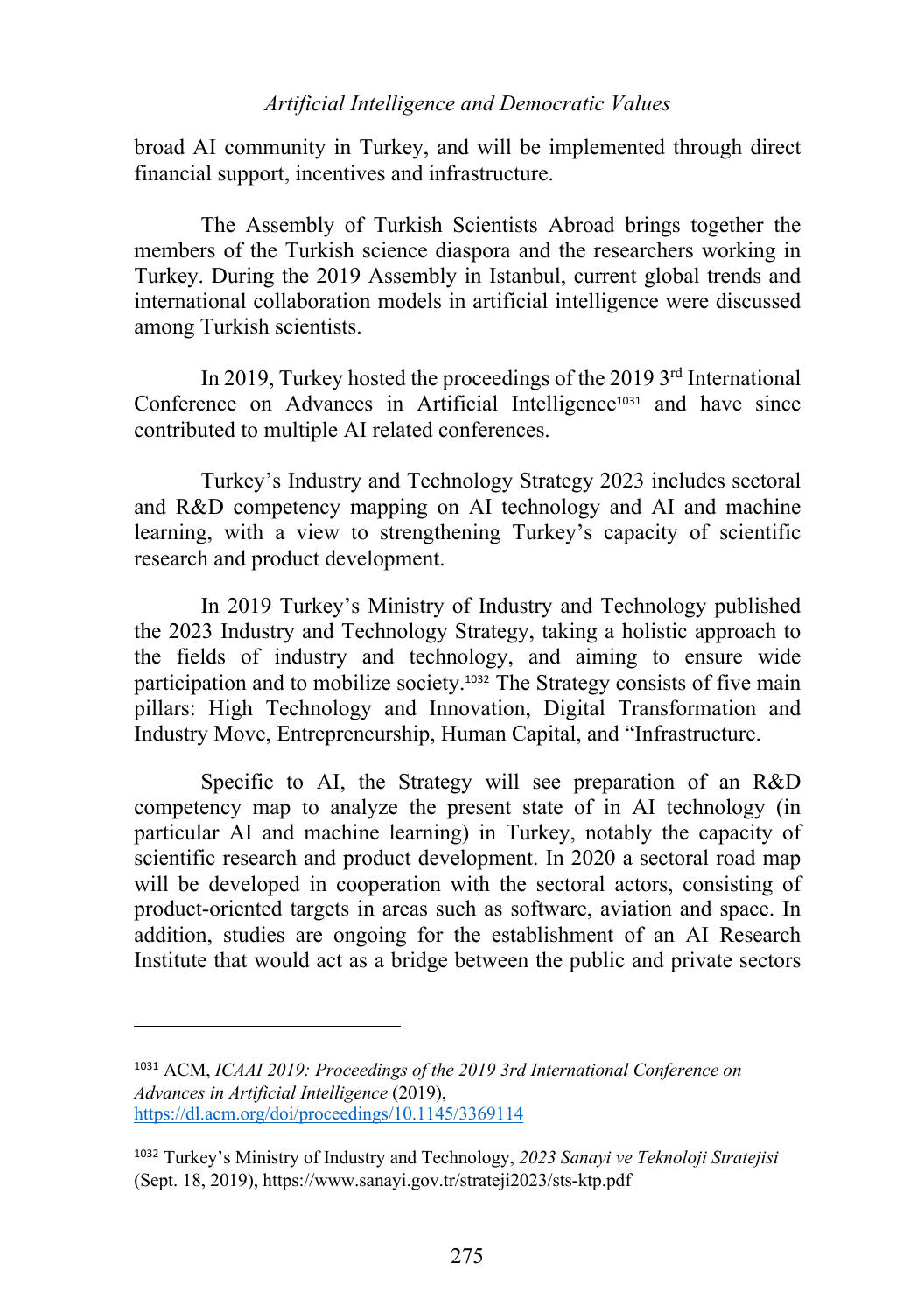## *The AI Social Contract Index 2020*

by developing key technologies and providing academic results to industry for innovative implementation.<sup>1033</sup> The Institute held a stakeholder workshop in February 2020.

## *Open Data Project*

Turkey's Open Data Project will establish an open data portal so citizens, researchers, public institutions and organizations, and state affiliates can "leverage data produced by public resources."<sup>1034</sup> As a platform for the datasets needed for developing AI technologies and applications, the initiative will contribute to fostering a digital ecosystem for AI.

The Open Data Project will be launched under the responsibility of Turkey's Presidency of Digital Transformation Office in 2020. The main focus is to establish an open data portal, but the project will also manage the regulatory and legislative steps for participation in the Open Government Partnership. The Open Data Project will provide a distributed and scaleable data management system for AI research that requires cleaned, labelled, classified and stored datasets. Initial action will establish the infrastructure required for the open data portal and raise awareness among the institutions and organisations within the digital ecosystem. In the next phase, open data collected from all public institutions and organisations will be uploaded to the portal in appropriate formats and the portal will be made available for usage. Organisations seeking to take part in the Open Government Partnership will need to meet certain regulatory and legislative requirements. The initiative also aims to provide effective coordination in preparing the labor market for digital transformation.

<sup>1033</sup> Daily News, *Turkey to reveal artificial intelligence strategy* (Oct. 16, 2020), https://www.hurriyetdailynews.com/turkey-to-reveal-artificial-intelligence-strategy-159189

<sup>1034</sup> British Embassy Ankara, *Open Data in Turkey* (March 2020), http://www.novusens.com/s/2462/i/UK-Turkey\_Open\_Data\_Writeup\_ENG.pdf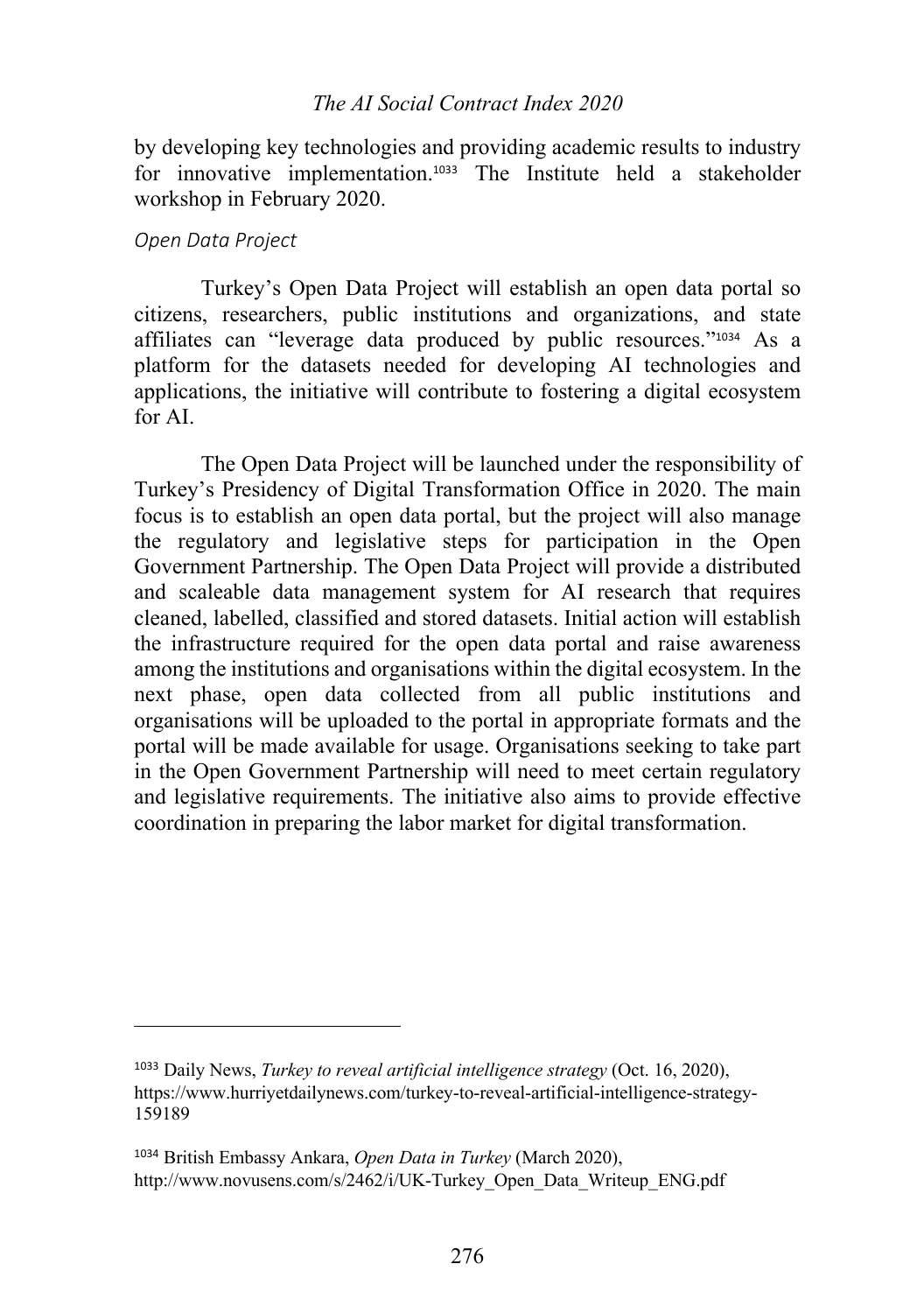## *Artificial Intelligence and Democratic Values*

## *Data Protection*

The Law on the Protection of Personal Data was published in April 2016.<sup>1035</sup> The law established the Turkish Data Protection Authority (KKVK), an independent regulatory authority. The Authority is composed of the Personal Data Protection Board and the Presidency. The mission of the Authority is to provide the protection of personal data and to develop public awareness in line with the fundamental rights related to privacy and freedom stated in the Constitution. According to the KVKK, the Protection of Personal Data law ensures:

- That data is Processed lawfully and fairly; Accurate and where necessary, kept up to date; Processed for specified, explicit and legitimate purposes; Relevant, limited and proportionate to the purposes for which they are processed; and Retained for the period of time determined by the relevant legislation or the period deemed necessary for the purpose of the processing.
- That explicit consent is required by an individual for data collection and data transfer. Further, data transfer outside of Turkey is strictly regulated.
- That individuals have the right to access and complain regarding data collection.
- That data collectors know to what extent they need to protect data and regulations for responses to individual complaints.

## *OECD AI Principles*

Turkey is signatory to the OECD AI Principles. According to the OECD, Turkey has only addressed a few of the OECD AI principles in the AI Technology Roadmap.<sup>1036</sup> The OECD anticipates that there will be progress in the National AI Strategy.

<sup>1035</sup> KVKK, *Data Protection in Turkey,* 

https://www.kvkk.gov.tr/SharedFolderServer/CMSFiles/5c02cb3c-7cc0-4fb0-b0a7- 85cb90899df8.pdf

<sup>1036</sup> OECD G20 Digital Economy Task Force, *Examples of AI National Policies* (2020), https://www.mcit.gov.sa/sites/default/files/examples-of-ai-national-policies.pdf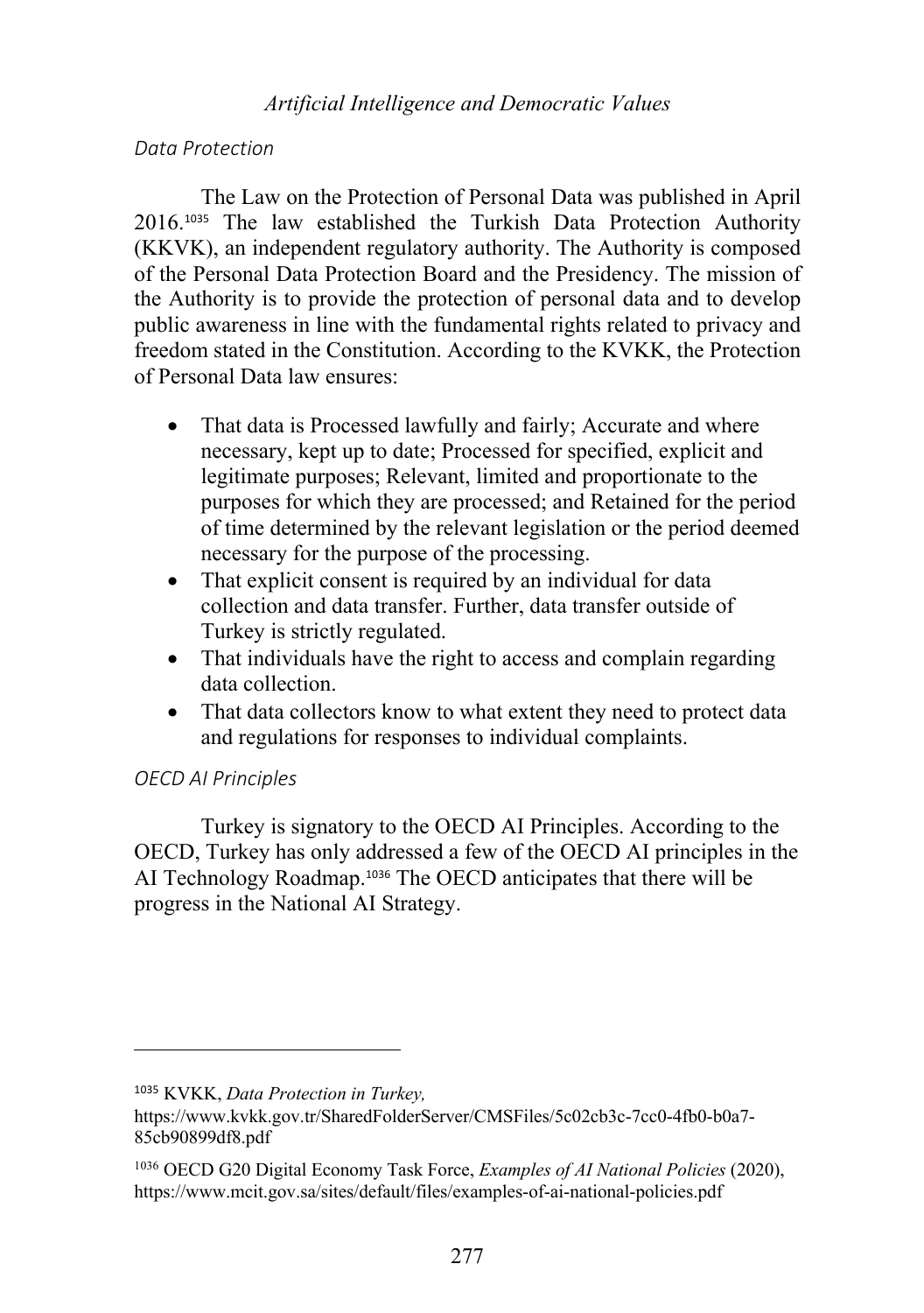#### *Human Rights*

According to Freedom House, Turkey is "not free.<sup>1037</sup> Turkey receives low scores for political rights and civil liberties (32/100). Regarding transparency, Freedom House reports, "Although Turkey has an access to information law on the books, in practice the government lacks transparency and arbitrarily withholds information on the activities of state officials and institutions."

#### *Algorithmic Transparency*

While no official action has been taken in regard to algorithmic transparency, Dr. Ali Taha Koç, president of DTO, acknowledged the importance of transparency, security, and accountability for AI in February 2020. He said, "To eliminate the concerns that may arise, this system must first be human-centered, it must be fair, it must increase social welfare, it must be transparent, reliable, accountable, value-based, and dependent on national and ethical values. In our AI strategy, which should focus on human and ethical values, we have obligations such as creating a sustainable and production-based environment in Turkey by building an AI ecosystem, paving the way for work on AI in our country by completing the framework of data access, sharing and increasing the efficiency of all businesses and business processes in the public sector by expanding the use and application of AI technologies, sustaining this AI ecosystem by bringing up and educating qualified manpower, increasing the human benefit of each AI system to be produced, and ensuring its well-being."<sup>1038</sup>

## *Evaluation*

Turkey is an emerging market for AI, and a regional leader in AI. The National Assembly of Turkey has proposed the creation of roadmaps and R&D in different technology sectors, particularly AI. There have been multiple statements by Turkish officials regarding their 2020 AI Strategy and commitment to human-centered development. Overall, despite

<sup>1037</sup> Freedom House, *Freedom in the World 2020 – Turkey* (2020), https://freedomhouse.org/country/turkey/freedom-world/2020

<sup>1038</sup> Şule Guner, *Experts to map out Turkey's strategy on AI centered on ethics and data protection,* Daily Sabah (Mar. 4, 2020), https://www.dailysabah.com/life/experts-to-mapout-turkeys-strategy-on-ai-centered-on-ethics-and-data-protection/news